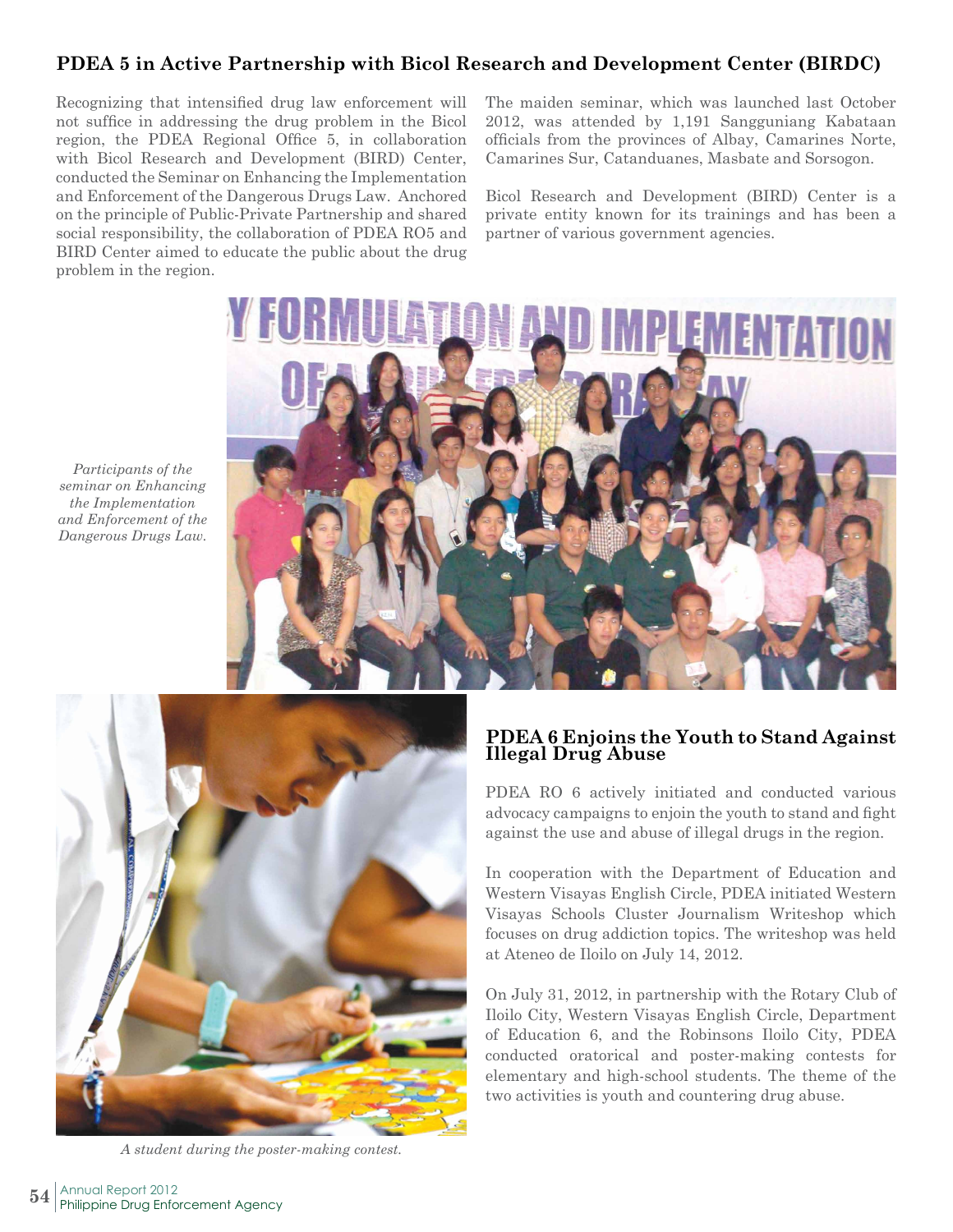#### **PDEA 8 Observes DAPC Week**

On November 19 to 23, 2012, PDEA RO 8 and various stakeholders in the regional anti-drug abuse campaign, joined forces during the celebration of the Drug Abuse Prevention and Control Week (DAPCW).

With the theme "Kalusugan ay Kayamanan, Droga ay Iwasan", advocacy and awareness activities, aerobic and fitness exercises, drug symposia in various educational institutions, photo exhibit, and poster-jingle-siday-making contests were held. "Siday" is a form of Waray poem.

For PDEA RO 8, 2012 proved to be a banner year in inter-agency collaboration and cooperative efforts which resulted in a well-orchestrated and highly synergistic activities leading to the attainment of mutually shared goals and activities.



*Winners of PDEA 8's Poster-Making Contest.*

#### **Davao Holds** *PDEA @ 10: Running Strong*

In line with 10th Anniversary Celebration of the Agency, the Preventive Education and Community Involvement Division (PECID) of the PDEA Regional Office 11, a run for a cause dubbed as "PDEA @10: Running Strong" was initiated.

On July 28, 2012, thousands of runners from different sectors joined the Run for a Cause. The activity is for the Kabataang Inyong Dapat Suportahan (KIDS) Foundation and for the improvement of the facilities of Davao City Treatment and Rehabilitation Center for Drug Dependents (DCTRCDD).

In addition, in celebration of the International Day Against Drug Abuse and Illicit Trafficking (IDADAIT), the PDEA Regional Office 11 initiated medical-dental outreach program held at Barangay Center, Agdao last June 26, 2012. This is a joint effort of the PDEA RO 11, 10th Infantry Division of Philippine Army Eastern Mindanao Command and Westmont Pharmaceutical Division of United Laboratories.



*Children of KIDS performing during the DAPCW celebration.*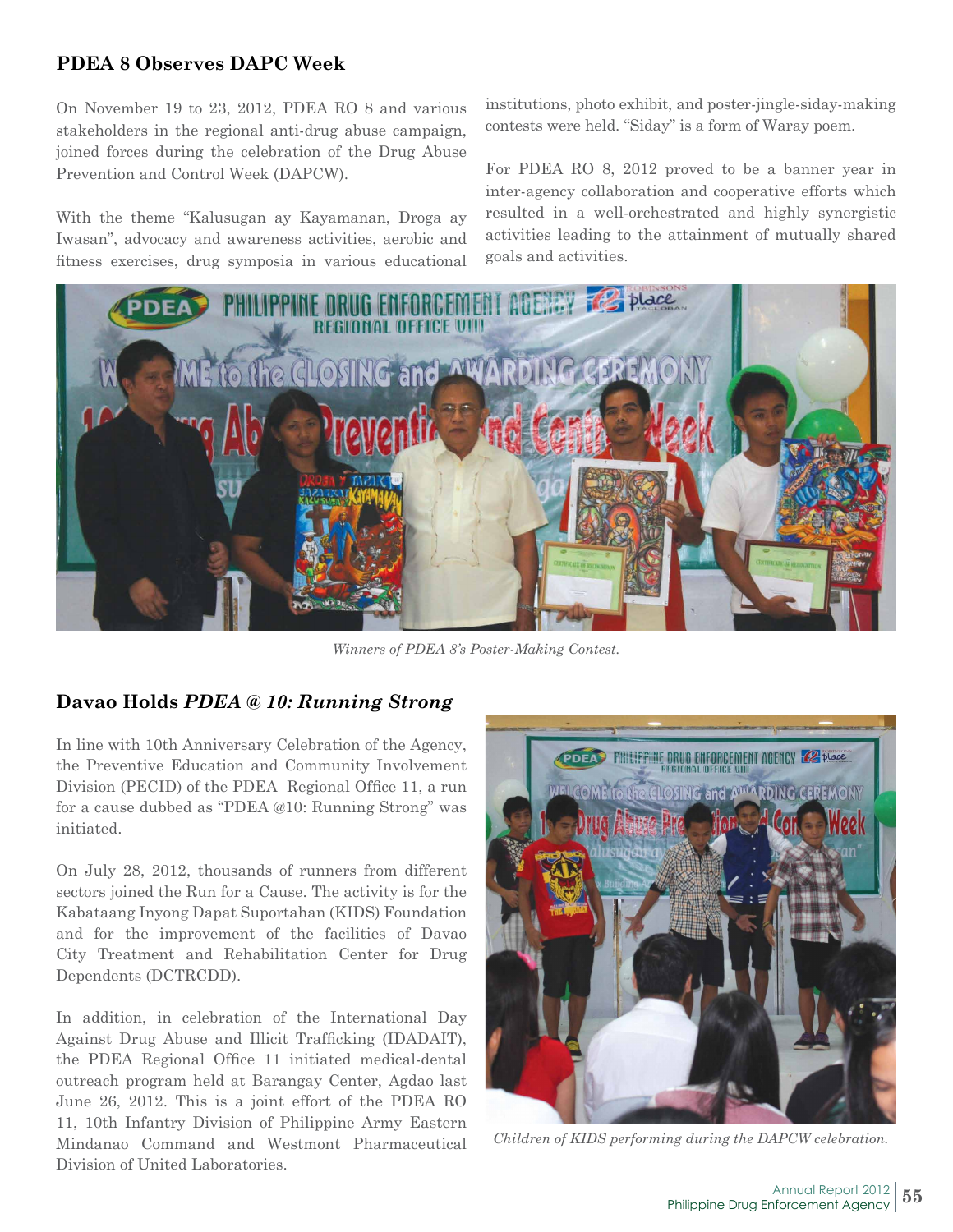# **Sultan Kudarat Incorporates Drug Education in High-School Curriculum**

To educate the youth of the ill-effects of illegal drugs, a drug education for graduating high school students of Sultan Kudarat was initiated. In cooperation with the Provincial Governor's Office of Sultan Kudarat, DILG Sultan Kudarat, Sultan Kudarat Provincial Police Office, DepEd and other agencies, PDEA RO 12 initiated the creation of the project, Sama-samang Kabataan Upang Labanan and KAsamaan ng Bisyo at Adiksyon, or "SKUL KA BA" in April 2012.

This project aims to incorporate drug education with 4th year high school curriculum in their CAT subject. With this, the PDEA Regional Office 12 conducted a trainer's training on June 5 to 6, 2012 in Lake Sebu. The training was participated in by the Philippine National Police personnel, health workers and social workers.



*Sultan Kudarat Trainers' Training on Anti-Illegal Drug Campaign at Lake Sebu, South Cotabato.*

# **PDEA 13 Celebrates DAPC Week**

In line with the theme of United Nations Office on Drugs and Crime (UNODC) for 2012, "Global Action for Healthy Communities without Drugs," the PDEA RO 13 conducted a series of training for barangay health workers in observance of the Drug Abuse and Prevention (DAPC) Week.

On November 6 to 14, 2012, around 1,000 barangay health workers attended the trainer's training held in different key cities in the region namely: Butuan, Bayugan, Cabadbaran, Surigao and Tandag City.

This activity aimed to equip the barangay health workers with the basic knowledge on the ill-effects of illegal drugs to make them capable of reiterating illegal drug awareness to their communities by way of information dissemination through house to house visitation, lectures in community gatherings and giving handouts and flyers.



*Trainers Training on Anti-Illegal Drug Education of barangay health workers at Butuan City.*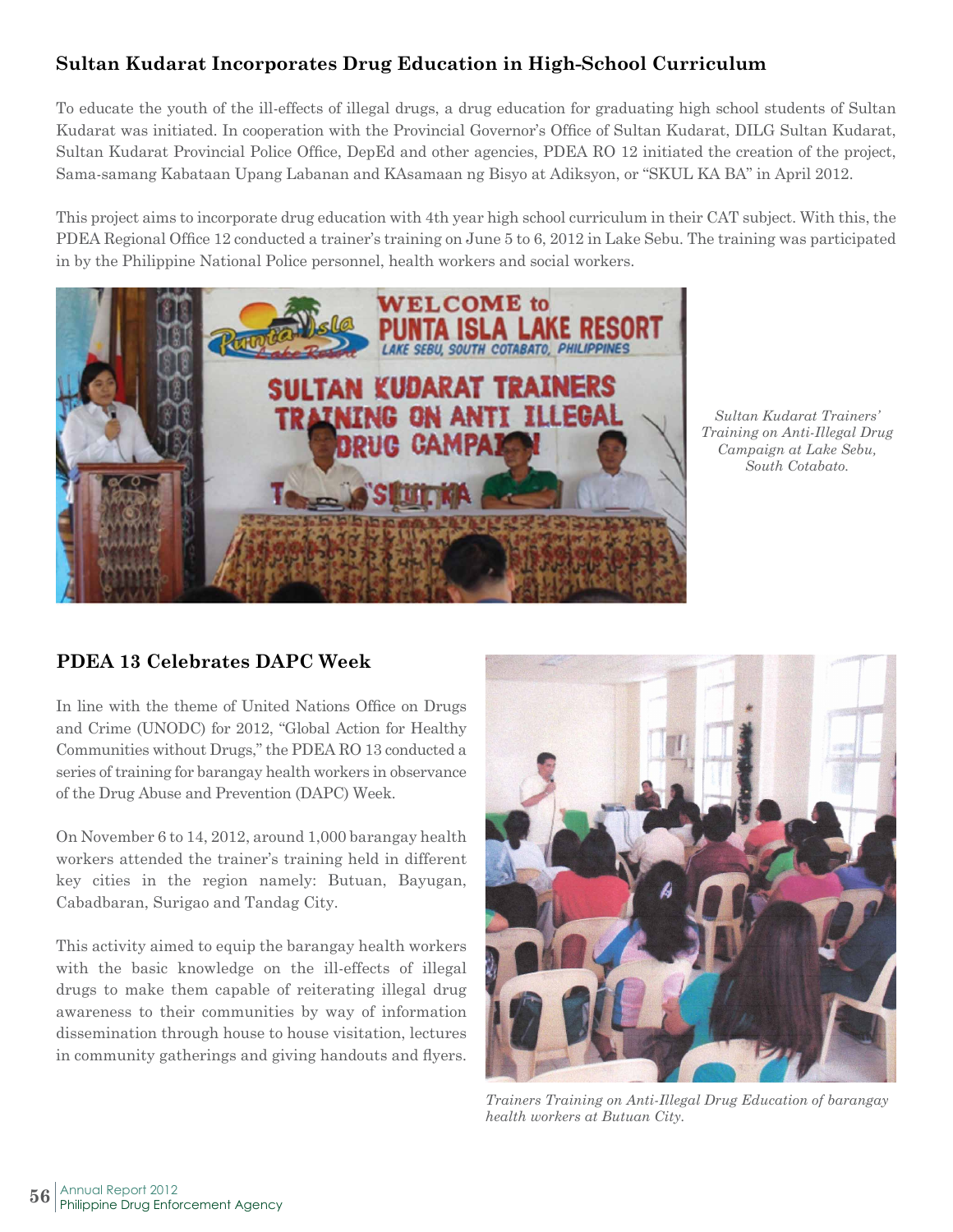# **PDEA CAR on Search for Best Performing BADAC**

The Baguio City Anti-drug Abuse Council (CADAC), in which PDEA CAR is a member, launched the Search for Best Ten Performing Barangay Anti-drug Abuse Councils (BADACs) in the city.

Representatives from the Baguio Center for Young Adults, PDEA CAR, DILG Baguio City Field Office, Baguio City Police Office (CPO), Liga ng mga Barangay – Baguio City and Baguio CADAC Office convened and conducted an on-site assessment on the 26 nominee-barangays. The nominees were provided by the PDEA CAR and the Baguio CPO.

This search aims to organize and strengthen the BADAC in all barangays of Baguio based on DILG MC No. 98- 227 and DILG MC No. 2004-07; functionalize the BADAC Action Plans with corresponding budget as mandated under Section 51 of RA 9165; ensure an enhanced involvement, mutual assistance and coordination among all sectors of the community in the attainment of drugfree Baguio; and assess and monitor the programs and activities of the BADACs.

The Best Ten Performing BADACs were awarded during the Celebration of the Drug Abuse Prevention and Control Week at the Baguio City Hall on December 10, 2012.



*Deliberation of the members of the Baguio City Anti-Drug Abuse Council for the best performing BADAC.*